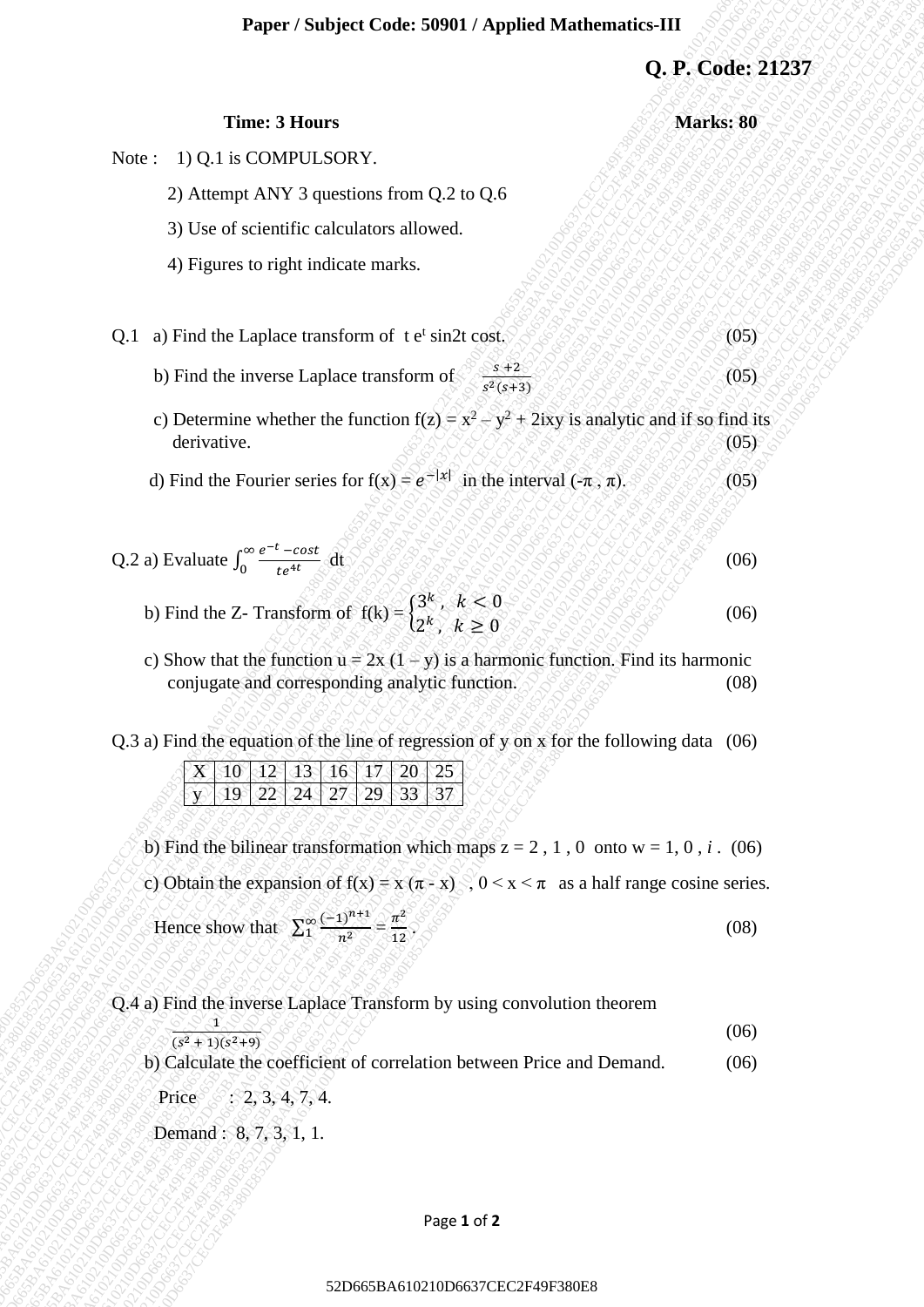**Q. P. Code: 21237**

52D665BA610210D6637CEC2F49F380E852D665BA610210D6637CEC2F49F380E852D665BA610210D6637CEC2F49F380E852D665BA610210D6637CEC2F49F380E852D665BA610210D6637CEC2F49F380E852D665BA610210D6637CEC2F49F380E8 52D665BA610210D6637CEC2F49F380E852D665BA610210D6637CEC2F49F380E852D665BA610210D6637CEC2F49F380E852D665BA610210D6637CEC2F49F380E852D665BA610210D6637CEC2F49F380E852D665BA610210D6637CEC2F49F380E8 52D665BA610210D6637CEC2F49F380E852D665BA610210D6637CEC2F49F380E852D665BA610210D6637CEC2F49F380E852D665BA610210D6637CEC2F49F380E852D665BA610210D6637CEC2F49F380E852D665BA610210D6637CEC2F49F380E8 52D665BA610210D6637CEC2F49F380E852D665BA610210D6637CEC2F49F380E852D665BA610210D6637CEC2F49F380E852D665BA610210D6637CEC2F49F380E852D665BA610210D6637CEC2F49F380E852D665BA610210D6637CEC2F49F380E8 52D665BA610210D6637CEC2F49F380E852D665BA610210D6637CEC2F49F380E852D665BA610210D6637CEC2F49F380E852D665BA610210D6637CEC2F49F380E852D665BA610210D6637CEC2F49F380E852D665BA610210D6637CEC2F49F380E8 52D665BA610210D6637CEC2F49F380E852D665BA610210D6637CEC2F49F380E852D665BA610210D6637CEC2F49F380E852D665BA610210D6637CEC2F49F380E852D665BA610210D6637CEC2F49F380E852D665BA610210D6637CEC2F49F380E8 52D665BA610210D6637CEC2F49F380E852D665BA610210D6637CEC2F49F380E852D665BA610210D6637CEC2F49F380E852D665BA610210D6637CEC2F49F380E852D665BA610210D6637CEC2F49F380E852D665BA610210D6637CEC2F49F380E8 52D665BA610210D6637CEC2F49F380E852D665BA610210D6637CEC2F49F380E852D665BA610210D6637CEC2F49F380E852D665BA610210D6637CEC2F49F380E852D665BA610210D6637CEC2F49F380E852D665BA610210D6637CEC2F49F380E8 52D665BA610210D6637CEC2F49F380E852D665BA610210D6637CEC2F49F380E852D665BA610210D6637CEC2F49F380E852D665BA610210D6637CEC2F49F380E852D665BA610210D6637CEC2F49F380E852D665BA610210D6637CEC2F49F380E8 52D665BA610210D6637CEC2F49F380E852D665BA610210D6637CEC2F49F380E852D665BA610210D6637CEC2F49F380E852D665BA610210D6637CEC2F49F380E852D665BA610210D6637CEC2F49F380E852D665BA610210D6637CEC2F49F380E8 52D665BA610210D6637CEC2F49F380E852D665BA610210D6637CEC2F49F380E852D665BA610210D6637CEC2F49F380E852D665BA610210D6637CEC2F49F380E852D665BA610210D6637CEC2F49F380E852D665BA610210D6637CEC2F49F380E8 52D665BA610210D6637CEC2F49F380E852D665BA610210D6637CEC2F49F380E852D665BA610210D6637CEC2F49F380E852D665BA610210D6637CEC2F49F380E852D665BA610210D6637CEC2F49F380E852D665BA610210D6637CEC2F49F380E8 52D665BA610210D6637CEC2F49F380E852D665BA610210D6637CEC2F49F380E852D665BA610210D6637CEC2F49F380E852D665BA610210D6637CEC2F49F380E852D665BA610210D6637CEC2F49F380E852D665BA610210D6637CEC2F49F380E8 52D665BA610210D6637CEC2F49F380E852D665BA610210D6637CEC2F49F380E852D665BA610210D6637CEC2F49F380E852D665BA610210D6637CEC2F49F380E852D665BA610210D6637CEC2F49F380E852D665BA610210D6637CEC2F49F380E8 52D665BA610210D6637CEC2F49F380E852D665BA610210D6637CEC2F49F380E852D665BA610210D6637CEC2F49F380E852D665BA610210D6637CEC2F49F380E852D665BA610210D6637CEC2F49F380E852D665BA610210D6637CEC2F49F380E8 52D665BA610210D6637CEC2F49F380E852D665BA610210D6637CEC2F49F380E852D665BA610210D6637CEC2F49F380E852D665BA610210D6637CEC2F49F380E852D665BA610210D6637CEC2F49F380E852D665BA610210D6637CEC2F49F380E8 52D665BA610210D6637CEC2F49F380E852D665BA610210D6637CEC2F49F380E852D665BA610210D6637CEC2F49F380E852D665BA610210D6637CEC2F49F380E852D665BA610210D6637CEC2F49F380E852D665BA610210D6637CEC2F49F380E8 52D665BA610210D6637CEC2F49F380E852D665BA610210D6637CEC2F49F380E852D665BA610210D6637CEC2F49F380E852D665BA610210D6637CEC2F49F380E852D665BA610210D6637CEC2F49F380E852D665BA610210D6637CEC2F49F380E8 52D665BA610210D6637CEC2F49F380E852D665BA610210D6637CEC2F49F380E852D665BA610210D6637CEC2F49F380E852D665BA610210D6637CEC2F49F380E852D665BA610210D6637CEC2F49F380E852D665BA610210D6637CEC2F49F380E8 52D665BA610210D6637CEC2F49F380E852D665BA610210D6637CEC2F49F380E852D665BA610210D6637CEC2F49F380E852D665BA610210D6637CEC2F49F380E852D665BA610210D6637CEC2F49F380E852D665BA610210D6637CEC2F49F380E8 c) Find the inverse Z-transform for the following ; (08) i) − 5 , || < 5 ii) <sup>1</sup> (−1) 2 , || > 1 Q.5 a) Find the Laplace transform of e - t sint H(t - π) (06) b) Show that the set of functions { sinx , sin3x , sin5x , …….} is orthogonal over [0, π/2]. Hence construct orthonormal set of functions. (06) c) Solve using Laplace transform 2 2 + 2 + y = 3t e - t , given y(0) = 4 and y '(0) = 2. (08) Q.6 a) Find the complex form of Fourier series for f(x) = 3x in (0, 2π). (06) b) If f(z) is an analytic function with constant modulus then , prove that f(z) is constant. (06) c) Fit a curve of the form y = ax<sup>b</sup> to the following data. (08)

|  | L |  |
|--|---|--|

\*\*\*\*\*\*\*\*\*\*\*\*\*\*\*\*\*\*\*\*\*\*\*\*\*\*\*\*\*\*\*\*\*

Page **2** of **2**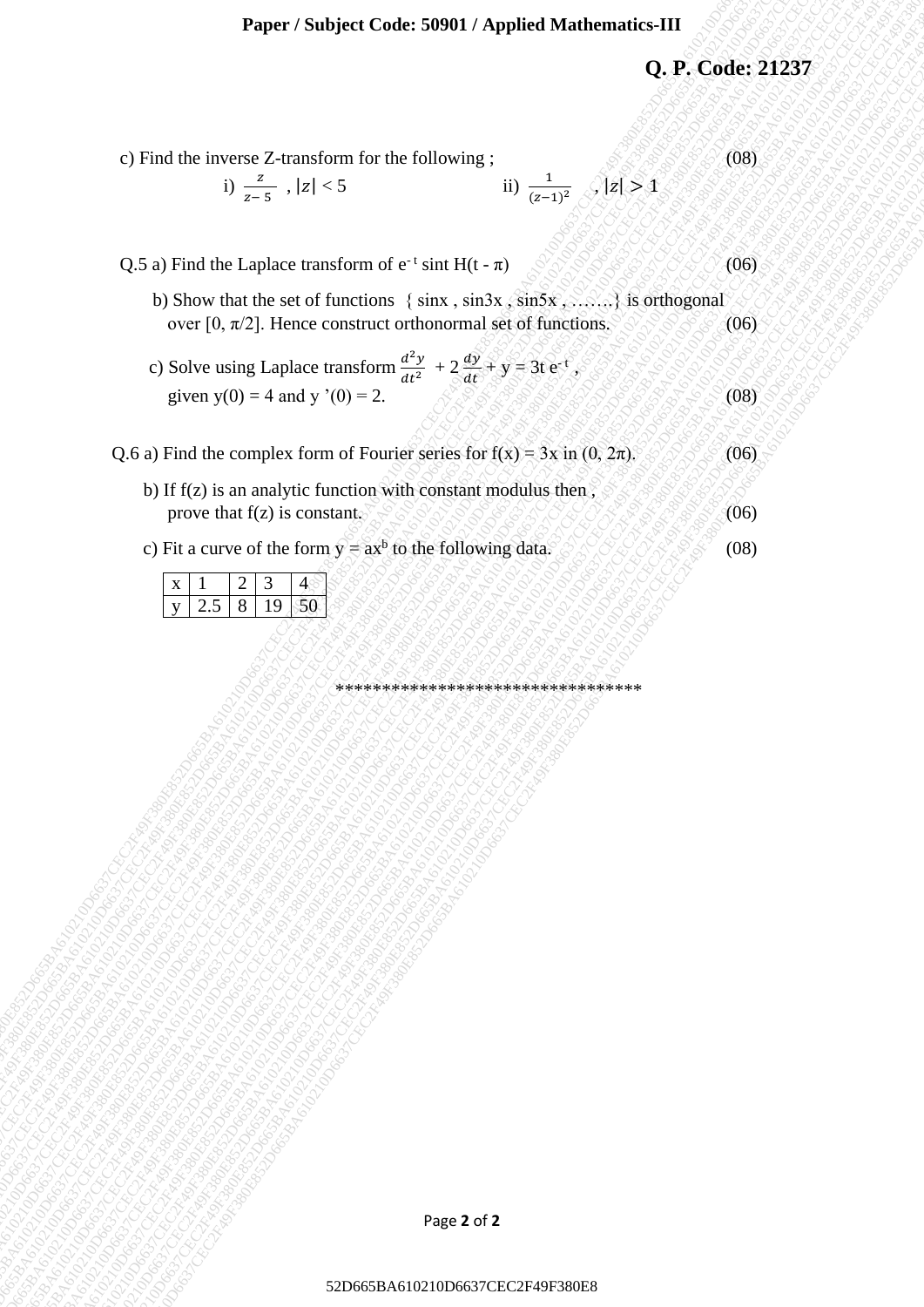| (2) Assume suitable data if necessary<br>(3) Attempt any three questions from remaining questions<br>Attempt ant 5<br>(a) Convert (451.43) <sub>10</sub> into octal, binary and hexadecimal and base 7.<br>(4)<br>(b) Subtract using 1's and 2's complement method $(73)_{10}$ - $(49)_{10}$<br>(4)<br>(4)<br>(c) Perform $(52)_{10}$ - $(68)_{10}$ in BCD using 9's complement.<br>(d) State De Morgan's theorem. Prove OR-AND configuration is equivalent to<br>NOR-NOR configuration.<br>(4)<br>(e) Encode the data bits 111010001using Hamming code.<br>(4)<br>Explain SOP and POS and solve the following using K-Map<br>(f)<br>$F(A,B,C,D)=\pi M(1,3,5,6,7,10,11)+d(2,4)$<br>$\langle 4 \rangle$<br>(g) Explain lockout condition. How can it be avoided<br>(4)<br>(10)<br>basic gates.<br>$F(A,B,C,D) = \sum m(1,5,6,12,13,14) + d(2,4)$<br>(b) Design 4-bit BCD subtractor using IC 7483.<br>(10)<br>(5)<br>$F(A,B,C,D) = \sum m(0,2,4,6,8,10,12,14)$<br>(b) Design a Full Subtractor using only NAND gates.<br>(5)<br>(c) Design a logic circuit to convert 4-bit gray code to its corresponding BCD code.<br>(10)<br>Propogation delay and power dissipation.<br>(5)<br>(b) Implement 3 bit binary to gray code converter using Decoder.<br>(5)<br>(c) Explain 4 bitbidirectional shift register.<br>(10)<br>(10)<br>(b) Convert SR flipflop to JK flipflop and D flipflop.<br>(10)<br>(20)<br>(a) ALU<br>(b) 3 bit Up/Down Asynchronous Counter<br>(c) Octal to Binary Encoder<br>(d) 4-bit Universal shift register<br>(e) VHDL | N.B. (1) Question No. 1 is compulsory<br>$\mathbf{1}$<br>2 (a) Reduce equation using Quine McCluskey method and realize circuit using<br>3 (a) Implement the following using only one 8:1 Mux.<br>4(a) Compare different logic families with respect to fan in, fan out, speed,<br>5 (a) Design mod 13 synchronous counter using T flipflop<br>6 Write short note on (any four):-<br>57380<br>25878E6D0C1B1A39A36FBCF175F733E5 |                 |            |
|---------------------------------------------------------------------------------------------------------------------------------------------------------------------------------------------------------------------------------------------------------------------------------------------------------------------------------------------------------------------------------------------------------------------------------------------------------------------------------------------------------------------------------------------------------------------------------------------------------------------------------------------------------------------------------------------------------------------------------------------------------------------------------------------------------------------------------------------------------------------------------------------------------------------------------------------------------------------------------------------------------------------------------------------------------------------------------------------------------------------------------------------------------------------------------------------------------------------------------------------------------------------------------------------------------------------------------------------------------------------------------------------------------------------------------------------------------------------------------------------------------------------------------------------|--------------------------------------------------------------------------------------------------------------------------------------------------------------------------------------------------------------------------------------------------------------------------------------------------------------------------------------------------------------------------------------------------------------------------------|-----------------|------------|
|                                                                                                                                                                                                                                                                                                                                                                                                                                                                                                                                                                                                                                                                                                                                                                                                                                                                                                                                                                                                                                                                                                                                                                                                                                                                                                                                                                                                                                                                                                                                             |                                                                                                                                                                                                                                                                                                                                                                                                                                | (Time: 3 Hours) | (Marks:80) |
|                                                                                                                                                                                                                                                                                                                                                                                                                                                                                                                                                                                                                                                                                                                                                                                                                                                                                                                                                                                                                                                                                                                                                                                                                                                                                                                                                                                                                                                                                                                                             |                                                                                                                                                                                                                                                                                                                                                                                                                                |                 |            |
|                                                                                                                                                                                                                                                                                                                                                                                                                                                                                                                                                                                                                                                                                                                                                                                                                                                                                                                                                                                                                                                                                                                                                                                                                                                                                                                                                                                                                                                                                                                                             |                                                                                                                                                                                                                                                                                                                                                                                                                                |                 |            |
|                                                                                                                                                                                                                                                                                                                                                                                                                                                                                                                                                                                                                                                                                                                                                                                                                                                                                                                                                                                                                                                                                                                                                                                                                                                                                                                                                                                                                                                                                                                                             |                                                                                                                                                                                                                                                                                                                                                                                                                                |                 |            |
|                                                                                                                                                                                                                                                                                                                                                                                                                                                                                                                                                                                                                                                                                                                                                                                                                                                                                                                                                                                                                                                                                                                                                                                                                                                                                                                                                                                                                                                                                                                                             |                                                                                                                                                                                                                                                                                                                                                                                                                                |                 |            |
|                                                                                                                                                                                                                                                                                                                                                                                                                                                                                                                                                                                                                                                                                                                                                                                                                                                                                                                                                                                                                                                                                                                                                                                                                                                                                                                                                                                                                                                                                                                                             |                                                                                                                                                                                                                                                                                                                                                                                                                                |                 |            |
|                                                                                                                                                                                                                                                                                                                                                                                                                                                                                                                                                                                                                                                                                                                                                                                                                                                                                                                                                                                                                                                                                                                                                                                                                                                                                                                                                                                                                                                                                                                                             |                                                                                                                                                                                                                                                                                                                                                                                                                                |                 |            |
|                                                                                                                                                                                                                                                                                                                                                                                                                                                                                                                                                                                                                                                                                                                                                                                                                                                                                                                                                                                                                                                                                                                                                                                                                                                                                                                                                                                                                                                                                                                                             |                                                                                                                                                                                                                                                                                                                                                                                                                                |                 |            |
|                                                                                                                                                                                                                                                                                                                                                                                                                                                                                                                                                                                                                                                                                                                                                                                                                                                                                                                                                                                                                                                                                                                                                                                                                                                                                                                                                                                                                                                                                                                                             |                                                                                                                                                                                                                                                                                                                                                                                                                                |                 |            |
|                                                                                                                                                                                                                                                                                                                                                                                                                                                                                                                                                                                                                                                                                                                                                                                                                                                                                                                                                                                                                                                                                                                                                                                                                                                                                                                                                                                                                                                                                                                                             |                                                                                                                                                                                                                                                                                                                                                                                                                                |                 |            |
|                                                                                                                                                                                                                                                                                                                                                                                                                                                                                                                                                                                                                                                                                                                                                                                                                                                                                                                                                                                                                                                                                                                                                                                                                                                                                                                                                                                                                                                                                                                                             |                                                                                                                                                                                                                                                                                                                                                                                                                                |                 |            |
|                                                                                                                                                                                                                                                                                                                                                                                                                                                                                                                                                                                                                                                                                                                                                                                                                                                                                                                                                                                                                                                                                                                                                                                                                                                                                                                                                                                                                                                                                                                                             |                                                                                                                                                                                                                                                                                                                                                                                                                                |                 |            |
|                                                                                                                                                                                                                                                                                                                                                                                                                                                                                                                                                                                                                                                                                                                                                                                                                                                                                                                                                                                                                                                                                                                                                                                                                                                                                                                                                                                                                                                                                                                                             |                                                                                                                                                                                                                                                                                                                                                                                                                                |                 |            |
|                                                                                                                                                                                                                                                                                                                                                                                                                                                                                                                                                                                                                                                                                                                                                                                                                                                                                                                                                                                                                                                                                                                                                                                                                                                                                                                                                                                                                                                                                                                                             |                                                                                                                                                                                                                                                                                                                                                                                                                                |                 |            |
|                                                                                                                                                                                                                                                                                                                                                                                                                                                                                                                                                                                                                                                                                                                                                                                                                                                                                                                                                                                                                                                                                                                                                                                                                                                                                                                                                                                                                                                                                                                                             |                                                                                                                                                                                                                                                                                                                                                                                                                                |                 |            |
|                                                                                                                                                                                                                                                                                                                                                                                                                                                                                                                                                                                                                                                                                                                                                                                                                                                                                                                                                                                                                                                                                                                                                                                                                                                                                                                                                                                                                                                                                                                                             |                                                                                                                                                                                                                                                                                                                                                                                                                                |                 |            |
|                                                                                                                                                                                                                                                                                                                                                                                                                                                                                                                                                                                                                                                                                                                                                                                                                                                                                                                                                                                                                                                                                                                                                                                                                                                                                                                                                                                                                                                                                                                                             |                                                                                                                                                                                                                                                                                                                                                                                                                                |                 |            |
|                                                                                                                                                                                                                                                                                                                                                                                                                                                                                                                                                                                                                                                                                                                                                                                                                                                                                                                                                                                                                                                                                                                                                                                                                                                                                                                                                                                                                                                                                                                                             |                                                                                                                                                                                                                                                                                                                                                                                                                                |                 |            |
|                                                                                                                                                                                                                                                                                                                                                                                                                                                                                                                                                                                                                                                                                                                                                                                                                                                                                                                                                                                                                                                                                                                                                                                                                                                                                                                                                                                                                                                                                                                                             |                                                                                                                                                                                                                                                                                                                                                                                                                                |                 |            |
|                                                                                                                                                                                                                                                                                                                                                                                                                                                                                                                                                                                                                                                                                                                                                                                                                                                                                                                                                                                                                                                                                                                                                                                                                                                                                                                                                                                                                                                                                                                                             |                                                                                                                                                                                                                                                                                                                                                                                                                                |                 |            |
|                                                                                                                                                                                                                                                                                                                                                                                                                                                                                                                                                                                                                                                                                                                                                                                                                                                                                                                                                                                                                                                                                                                                                                                                                                                                                                                                                                                                                                                                                                                                             |                                                                                                                                                                                                                                                                                                                                                                                                                                |                 |            |
|                                                                                                                                                                                                                                                                                                                                                                                                                                                                                                                                                                                                                                                                                                                                                                                                                                                                                                                                                                                                                                                                                                                                                                                                                                                                                                                                                                                                                                                                                                                                             |                                                                                                                                                                                                                                                                                                                                                                                                                                |                 |            |
|                                                                                                                                                                                                                                                                                                                                                                                                                                                                                                                                                                                                                                                                                                                                                                                                                                                                                                                                                                                                                                                                                                                                                                                                                                                                                                                                                                                                                                                                                                                                             |                                                                                                                                                                                                                                                                                                                                                                                                                                |                 |            |
|                                                                                                                                                                                                                                                                                                                                                                                                                                                                                                                                                                                                                                                                                                                                                                                                                                                                                                                                                                                                                                                                                                                                                                                                                                                                                                                                                                                                                                                                                                                                             |                                                                                                                                                                                                                                                                                                                                                                                                                                |                 |            |
|                                                                                                                                                                                                                                                                                                                                                                                                                                                                                                                                                                                                                                                                                                                                                                                                                                                                                                                                                                                                                                                                                                                                                                                                                                                                                                                                                                                                                                                                                                                                             |                                                                                                                                                                                                                                                                                                                                                                                                                                |                 |            |
|                                                                                                                                                                                                                                                                                                                                                                                                                                                                                                                                                                                                                                                                                                                                                                                                                                                                                                                                                                                                                                                                                                                                                                                                                                                                                                                                                                                                                                                                                                                                             |                                                                                                                                                                                                                                                                                                                                                                                                                                |                 |            |
|                                                                                                                                                                                                                                                                                                                                                                                                                                                                                                                                                                                                                                                                                                                                                                                                                                                                                                                                                                                                                                                                                                                                                                                                                                                                                                                                                                                                                                                                                                                                             |                                                                                                                                                                                                                                                                                                                                                                                                                                |                 |            |
|                                                                                                                                                                                                                                                                                                                                                                                                                                                                                                                                                                                                                                                                                                                                                                                                                                                                                                                                                                                                                                                                                                                                                                                                                                                                                                                                                                                                                                                                                                                                             |                                                                                                                                                                                                                                                                                                                                                                                                                                |                 |            |
|                                                                                                                                                                                                                                                                                                                                                                                                                                                                                                                                                                                                                                                                                                                                                                                                                                                                                                                                                                                                                                                                                                                                                                                                                                                                                                                                                                                                                                                                                                                                             |                                                                                                                                                                                                                                                                                                                                                                                                                                |                 |            |
|                                                                                                                                                                                                                                                                                                                                                                                                                                                                                                                                                                                                                                                                                                                                                                                                                                                                                                                                                                                                                                                                                                                                                                                                                                                                                                                                                                                                                                                                                                                                             |                                                                                                                                                                                                                                                                                                                                                                                                                                |                 |            |
|                                                                                                                                                                                                                                                                                                                                                                                                                                                                                                                                                                                                                                                                                                                                                                                                                                                                                                                                                                                                                                                                                                                                                                                                                                                                                                                                                                                                                                                                                                                                             |                                                                                                                                                                                                                                                                                                                                                                                                                                |                 |            |
|                                                                                                                                                                                                                                                                                                                                                                                                                                                                                                                                                                                                                                                                                                                                                                                                                                                                                                                                                                                                                                                                                                                                                                                                                                                                                                                                                                                                                                                                                                                                             |                                                                                                                                                                                                                                                                                                                                                                                                                                |                 |            |
|                                                                                                                                                                                                                                                                                                                                                                                                                                                                                                                                                                                                                                                                                                                                                                                                                                                                                                                                                                                                                                                                                                                                                                                                                                                                                                                                                                                                                                                                                                                                             |                                                                                                                                                                                                                                                                                                                                                                                                                                |                 |            |
|                                                                                                                                                                                                                                                                                                                                                                                                                                                                                                                                                                                                                                                                                                                                                                                                                                                                                                                                                                                                                                                                                                                                                                                                                                                                                                                                                                                                                                                                                                                                             |                                                                                                                                                                                                                                                                                                                                                                                                                                |                 |            |
|                                                                                                                                                                                                                                                                                                                                                                                                                                                                                                                                                                                                                                                                                                                                                                                                                                                                                                                                                                                                                                                                                                                                                                                                                                                                                                                                                                                                                                                                                                                                             |                                                                                                                                                                                                                                                                                                                                                                                                                                |                 |            |
|                                                                                                                                                                                                                                                                                                                                                                                                                                                                                                                                                                                                                                                                                                                                                                                                                                                                                                                                                                                                                                                                                                                                                                                                                                                                                                                                                                                                                                                                                                                                             |                                                                                                                                                                                                                                                                                                                                                                                                                                |                 |            |
|                                                                                                                                                                                                                                                                                                                                                                                                                                                                                                                                                                                                                                                                                                                                                                                                                                                                                                                                                                                                                                                                                                                                                                                                                                                                                                                                                                                                                                                                                                                                             |                                                                                                                                                                                                                                                                                                                                                                                                                                |                 |            |
|                                                                                                                                                                                                                                                                                                                                                                                                                                                                                                                                                                                                                                                                                                                                                                                                                                                                                                                                                                                                                                                                                                                                                                                                                                                                                                                                                                                                                                                                                                                                             |                                                                                                                                                                                                                                                                                                                                                                                                                                |                 |            |
|                                                                                                                                                                                                                                                                                                                                                                                                                                                                                                                                                                                                                                                                                                                                                                                                                                                                                                                                                                                                                                                                                                                                                                                                                                                                                                                                                                                                                                                                                                                                             |                                                                                                                                                                                                                                                                                                                                                                                                                                |                 |            |
|                                                                                                                                                                                                                                                                                                                                                                                                                                                                                                                                                                                                                                                                                                                                                                                                                                                                                                                                                                                                                                                                                                                                                                                                                                                                                                                                                                                                                                                                                                                                             |                                                                                                                                                                                                                                                                                                                                                                                                                                |                 |            |
|                                                                                                                                                                                                                                                                                                                                                                                                                                                                                                                                                                                                                                                                                                                                                                                                                                                                                                                                                                                                                                                                                                                                                                                                                                                                                                                                                                                                                                                                                                                                             |                                                                                                                                                                                                                                                                                                                                                                                                                                |                 |            |
|                                                                                                                                                                                                                                                                                                                                                                                                                                                                                                                                                                                                                                                                                                                                                                                                                                                                                                                                                                                                                                                                                                                                                                                                                                                                                                                                                                                                                                                                                                                                             |                                                                                                                                                                                                                                                                                                                                                                                                                                |                 |            |
|                                                                                                                                                                                                                                                                                                                                                                                                                                                                                                                                                                                                                                                                                                                                                                                                                                                                                                                                                                                                                                                                                                                                                                                                                                                                                                                                                                                                                                                                                                                                             |                                                                                                                                                                                                                                                                                                                                                                                                                                |                 |            |
|                                                                                                                                                                                                                                                                                                                                                                                                                                                                                                                                                                                                                                                                                                                                                                                                                                                                                                                                                                                                                                                                                                                                                                                                                                                                                                                                                                                                                                                                                                                                             |                                                                                                                                                                                                                                                                                                                                                                                                                                |                 |            |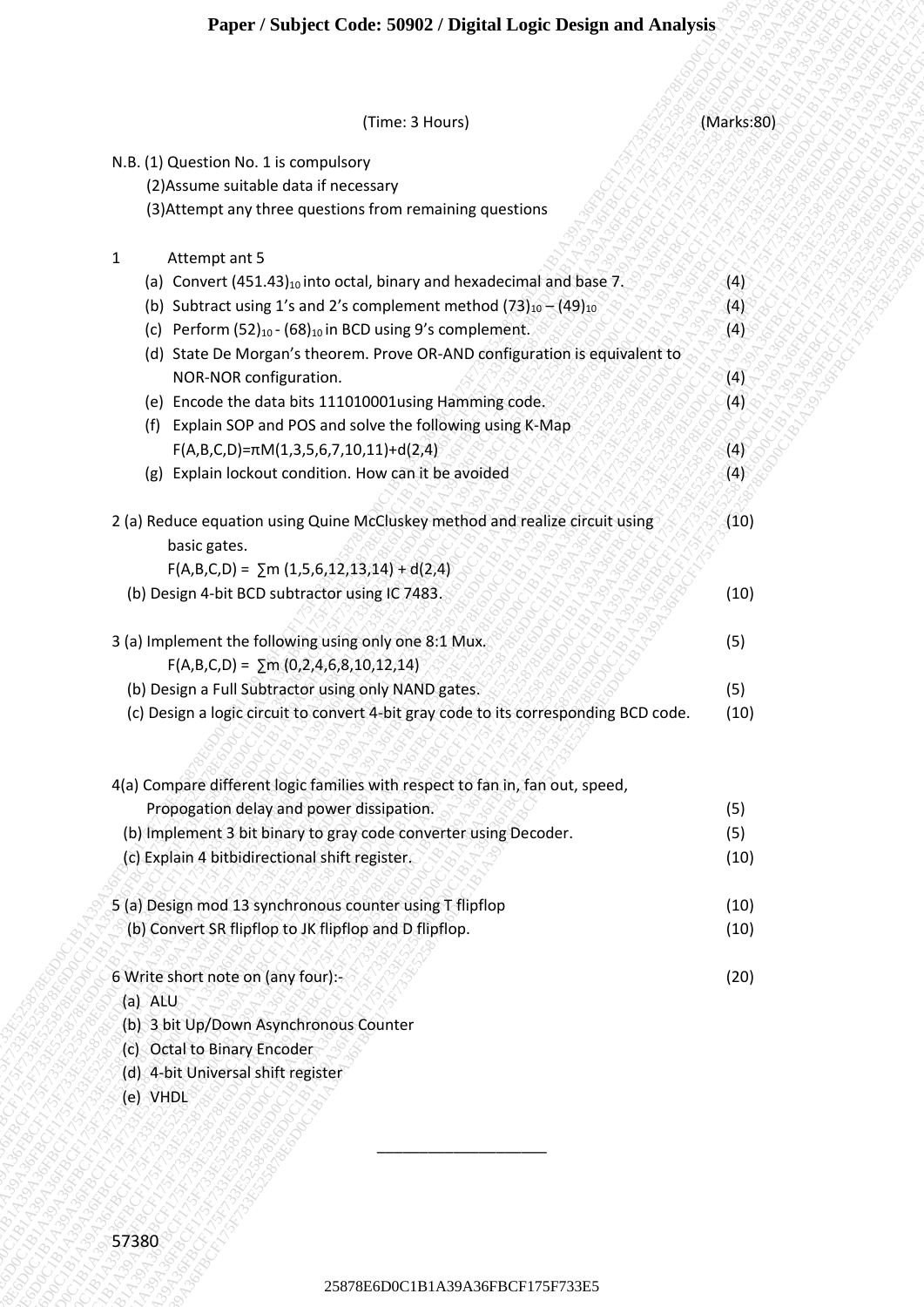## **QP CODE : 40415**

- 1) Question **no.1**is **compulsory**.
- 2) Solve any **THREE** questions out of remaining **FIVE**questions.
- 3) All questions carry equal marks as indicated by figures to the right.
- 4) Assume appropriate data whenever required. State all assumptions clearly.

| Q.1 a) Prove using Mathematical Induction                                  | (05M) |
|----------------------------------------------------------------------------|-------|
| $2+5+8++(3n-1)=n(3n+1)/2$                                                  |       |
| b) Find the generating function for the following finite sequences         | (05M) |
| i) $1, 2, 3, 4, \ldots$ ii) $2, 2, 2, 2, 2$                                |       |
| c) Let A = {1, 4, 7, 13} and R = {(1,4), (4,7), (7,4), (1,13)}             |       |
| Find Transitive Closure using Warshall's Algorithm                         | (05M) |
| d) Let f: R O R, where $f(x) = 2x - 1$ and $f^{-1}(x) = (x+1)/2$           | (05M) |
| Find (f O $f^{-1}$ )(x)                                                    |       |
|                                                                            |       |
| Q.2 a) Define Lattice. Check if the following diagram is a lattice or not. | (04M) |

- b) Prove that set  $G = \{1,2,3,4,5,6\}$  is a finite abelian group of order 6 with respect to multiplication module 7 **(08 M**)
- c) A travel company surveyed it's travelers, to learn how much of their travel is taken with an Airplane, a Train or a Car. The following data is known; make a complete Venn Diagram with all the data. The number of people who flew was 1307. The number of people who both flew and used a train was 602. The people who used all three were 398 in number. Those who flew but didn't drive came to a total of 599. Those who drove but did not use a train totaled 1097. There were 610 people who used both trains and cars. The number of people who used either a car or a train or both was 2050. Lastly, 421 people used none of these Find out how many people drove but used neither a train nor an airplane, and also, how many people were in the entire survey.

|                                                                                                                                                                                                                                                                                                                                                                                                                                                                                                                                                                                                                                                                                                                                                                                                                                                                                                                                | <b>QP CODE: 40415</b>                                                                              |
|--------------------------------------------------------------------------------------------------------------------------------------------------------------------------------------------------------------------------------------------------------------------------------------------------------------------------------------------------------------------------------------------------------------------------------------------------------------------------------------------------------------------------------------------------------------------------------------------------------------------------------------------------------------------------------------------------------------------------------------------------------------------------------------------------------------------------------------------------------------------------------------------------------------------------------|----------------------------------------------------------------------------------------------------|
| (3 hr)                                                                                                                                                                                                                                                                                                                                                                                                                                                                                                                                                                                                                                                                                                                                                                                                                                                                                                                         | Max. Marks: 80                                                                                     |
| Question no.1 is compulsory.<br>1)<br>Solve any THREE questions out of remaining FIVE questions.<br>2)<br>All questions carry equal marks as indicated by figures to the right.<br>3)<br>Assume appropriate data whenever required. State all assumptions clearly.<br>4)                                                                                                                                                                                                                                                                                                                                                                                                                                                                                                                                                                                                                                                       |                                                                                                    |
| Q.1 a) Prove using Mathematical Induction<br>$2+5+8++(3n-1)=n(3n+1)/2$                                                                                                                                                                                                                                                                                                                                                                                                                                                                                                                                                                                                                                                                                                                                                                                                                                                         | (05M)                                                                                              |
| b) Find the generating function for the following finite sequences<br>i) $1, 2, 3, 4, \ldots$ ii) $2, 2, 2, 2, 2$                                                                                                                                                                                                                                                                                                                                                                                                                                                                                                                                                                                                                                                                                                                                                                                                              | (05M)                                                                                              |
| c) Let A = {1, 4, 7, 13} and R = {(1,4), (4,7), (7,4), (1,13)}<br>Find Transitive Closure using Warshall's Algorithm<br>d) Let f: R O R, where $f(x) = 2x - 1$ and $f^{-1}(x) = (x+1)/2$<br>Find (f O f <sup>-1</sup> )(x)                                                                                                                                                                                                                                                                                                                                                                                                                                                                                                                                                                                                                                                                                                     | (05M)<br>(05M)                                                                                     |
| Q.2 a) Define Lattice. Check if the following diagram is a lattice or not.                                                                                                                                                                                                                                                                                                                                                                                                                                                                                                                                                                                                                                                                                                                                                                                                                                                     | (04M)                                                                                              |
| b) Prove that set $G = \{1,2,3,4,5,6\}$ is a finite abelian group of order 6 with respect to multiplication<br>module 7<br>c) A travel company surveyed it's travelers, to learn how much of their travel is taken with an<br>Airplane, a Train or a Car. The following data is known; make a complete Venn Diagram with all<br>the data. The number of people who flew was 1307. The number of people who both flew and<br>used a train was 602. The people who used all three were 398 in number. Those who flew but<br>didn't drive came to a total of 599. Those who drove but did not use a train totaled 1097. There<br>were 610 people who used both trains and cars. The number of people who used either a car or<br>a train or both was 2050. Lastly, 421 people used none of these Find out how many people drove<br>but used neither a train nor an airplane, and also, how many people were in the entire survey. | (08 M)<br>(08 M)                                                                                   |
|                                                                                                                                                                                                                                                                                                                                                                                                                                                                                                                                                                                                                                                                                                                                                                                                                                                                                                                                |                                                                                                    |
| Q.3 a) Prove $\neg (p \vee (\neg p \wedge q))$ and $\neg p \wedge \neg q$ are logically equivalent by developing a<br>series of logical equivalences.<br>b) Consider the (3,5) group encoding function defined by<br>$e(000)=00000$<br>$e(001)=00110$<br>$e(010)=01001$<br>$-e(011)=01111$<br><b>Y 201</b><br>$e(100)=10011$<br>e(101)=10101<br>$e(110)=11010$<br>$e(111)=11000$                                                                                                                                                                                                                                                                                                                                                                                                                                                                                                                                               | (04 M)<br>(08 M)<br>Decode the following words relative to a maximum likelyhood decoding function. |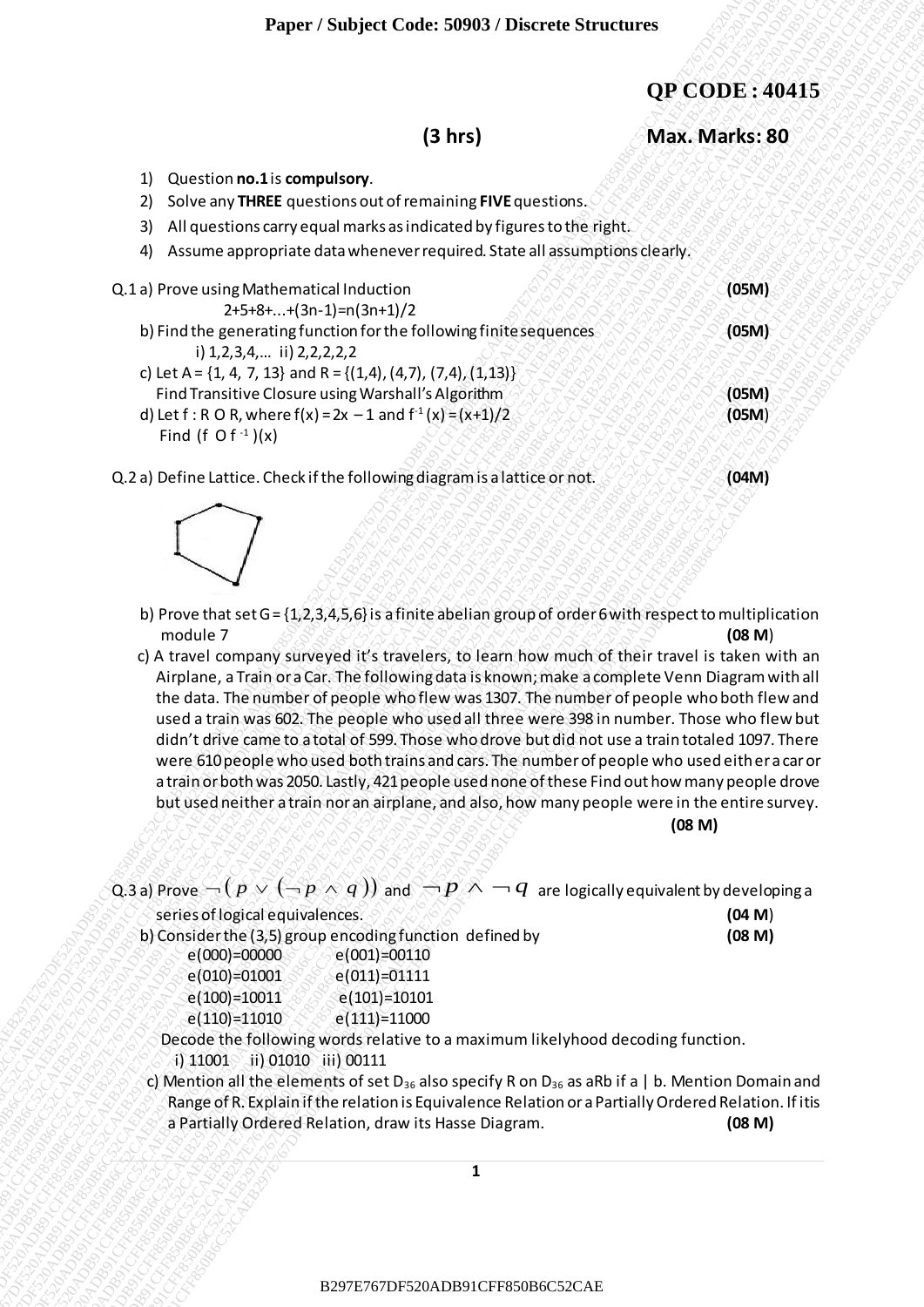# **QP CODE : 40415**

- Q.4 a) Explain Extended pigeonhole Principle. How many friends must you have to guarantee that at **least five of them will have birthdays in the same month.**  $\mathcal{O}(\mathcal{O}(\sqrt{1-\epsilon}))$ 
	- b) Define Euler Path and Hamiltonian Path.
		- i) Determine Euler Cycle and path in graph shown in (a)
		- ii) Determine Hamiltonian Cycle and path in graph shown in (b)



c) In a group of 6 boys and 4 girls, four children are to be selected. In how many different ways can they be selected such that at least one boy should be there? **(08 M)** 

- Q.5 a) Let G be a group. Prove that the identity element e is unique. **(04M)**
	- b) A pack contains 4 blue, 2 red and 3 black pens. If 2 pens are drawn at random from the pack, NOT replaced and then another pen is drawn. What is the probability of drawing 2 blue pens and 1 black pen? *TARMARMARMARMARMARM*
	- c) Let A be a set of integers, let R be a relation on AXA defined by (a,b) R (c,d) if and only if a+d=b+c. **Prove that R is an equivalence Relation. (08M)**
- Q.6 a) Define reflexive closure and symmetric closure of a relation. Also find reflexive and symmetric closure of R. **(04 M)**
	- $A = \{1, 2, 3, 4\}$

R={(1,1),(1,2),(1,4),(2,4),(3,1),(3,2),(4,2),(4,3),(4,4)}

- b) Let  $H=$  $1 \bigcirc 0$  0  $0.618.4$  $4 \times 1 \times 1$  $1^{\circ}$  0  $^{\circ}$  0  $0.100$ 
	- $0.01$

Be a parity check matrix. Determine the group code  $e_H B^3 \rightarrow B^6$ **(08M)** c) Determine if following graphs  $G_1$  and  $G_2$  are isomorphic or not. **(08M)** 

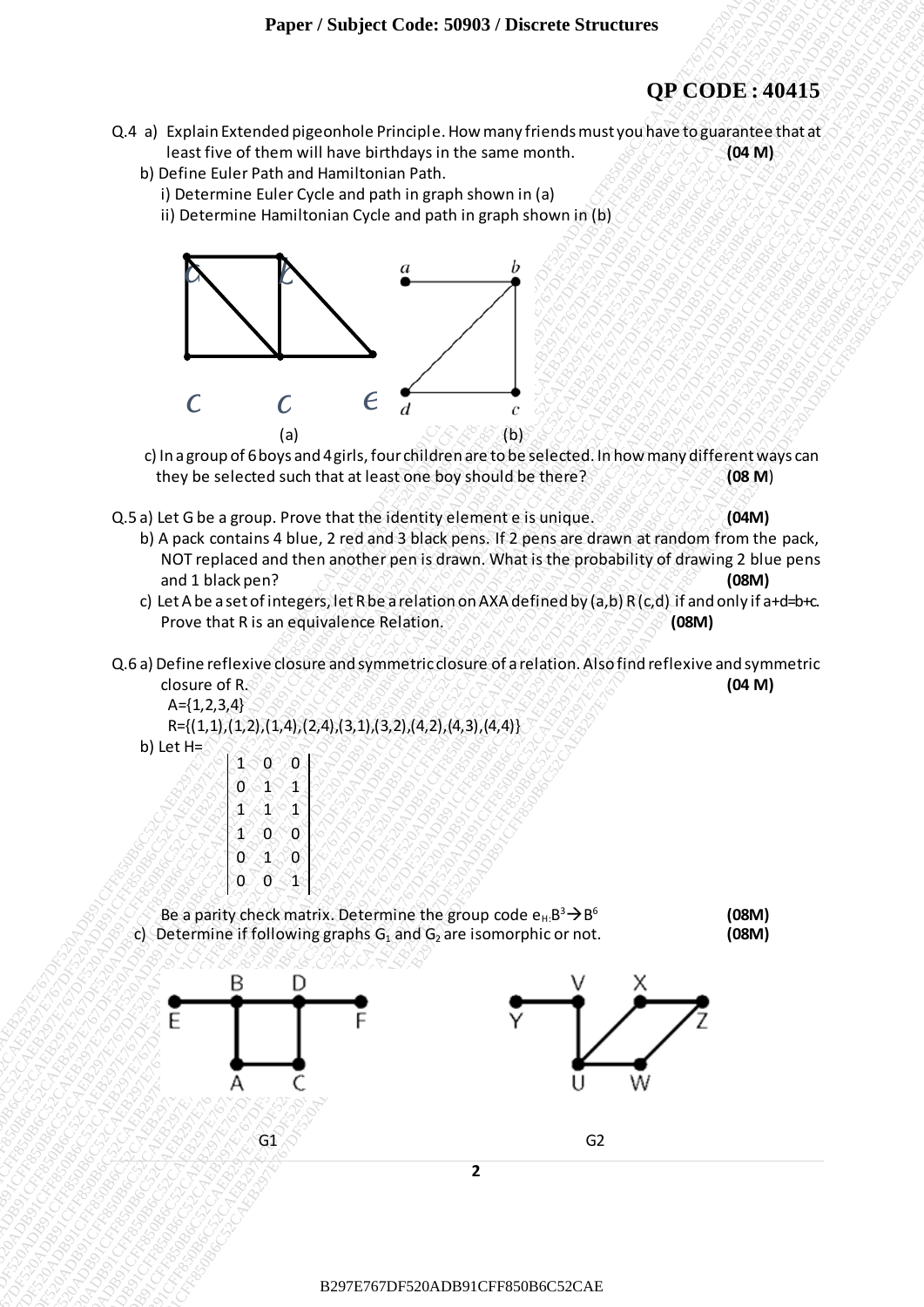----------------------------------



**3**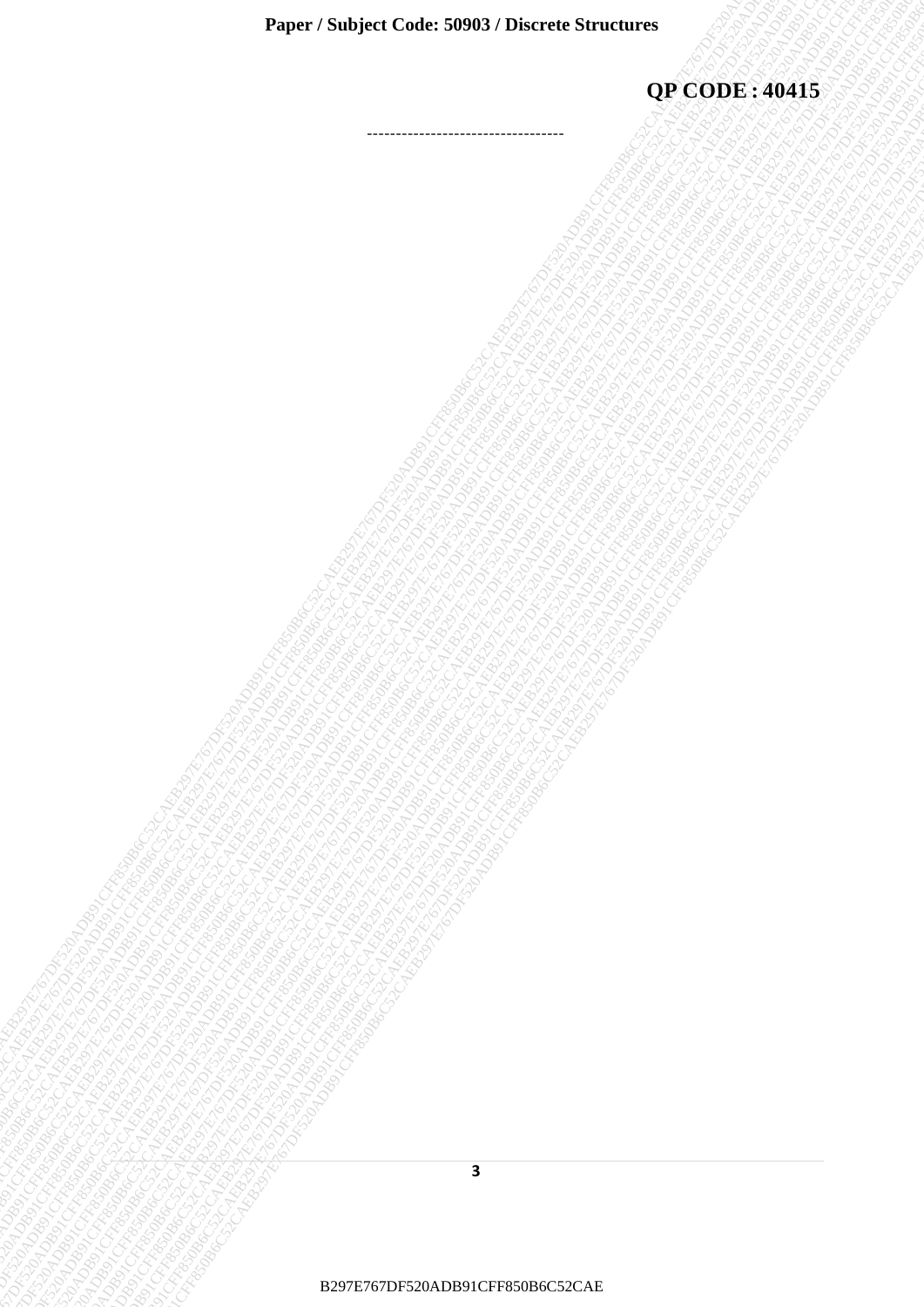## N.B. : 1. Question **ONE** is **Compulsory.**

- 2. Solve any **THREE** out of remaining.
- 3. **Draw** neat and **clean** Diagrams.
- 4. Assume suitable **data** if required

### Q.1. Attempt the following

| A. Explain with diagram Input and output characteristic of Common base configuration     | 5  |
|------------------------------------------------------------------------------------------|----|
| B. List the ideal Characteristic of op-amp                                               | .5 |
| C. Calculate the percent power saving an SSB signal if the AM wave is modulated to a     |    |
| depth of (a) $100\%$ and (b) $50\%$                                                      | 5  |
| D. Define the term Information theory. Give definitions for Information Rate and Entropy | 5  |
|                                                                                          |    |



|                                                                                                                                                                                                                                                                                                                                                                                       | Q. P. Code: 35356 |
|---------------------------------------------------------------------------------------------------------------------------------------------------------------------------------------------------------------------------------------------------------------------------------------------------------------------------------------------------------------------------------------|-------------------|
| $(3$ Hours)                                                                                                                                                                                                                                                                                                                                                                           | [Total Marks: 80] |
| N.B. : 1. Question ONE is Compulsory.<br>2. Solve any <b>THREE</b> out of remaining.<br>3. Draw neat and clean Diagrams.<br>4. Assume suitable data if required                                                                                                                                                                                                                       |                   |
| Q.1. Attempt the following                                                                                                                                                                                                                                                                                                                                                            |                   |
| A. Explain with diagram Input and output characteristic of Common base configuration<br>B. List the ideal Characteristic of op-amp<br>C. Calculate the percent power saving an SSB signal if the AM wave is modulated to a                                                                                                                                                            | 5<br>5            |
| depth of (a) $100\%$ and (b) $50\%$<br>D. Define the term Information theory. Give definitions for Information Rate and Entropy                                                                                                                                                                                                                                                       | 5<br>5            |
| Q.2. A. For the circuit shown in Figure below calculate $V_{CB}$ , I <sub>E</sub> , and I <sub>B</sub> if $\beta$ =100                                                                                                                                                                                                                                                                | 10                |
| $Rc = 2.2k$<br><b>RE</b><br>$Vcc=10v$<br>Vee=4.7⊽                                                                                                                                                                                                                                                                                                                                     |                   |
| B. Explain how op-amp can be used as a differentiator.                                                                                                                                                                                                                                                                                                                                | 10                |
| Q.3. A. What do you mean by Zero Crossing detector? Explain with diagram<br>B. Write Short note on generation of FM by Armstrong method.                                                                                                                                                                                                                                              | 5<br>5            |
| C. Use op-amp IC741 to realize the expression<br>$V0=5V_1+2V_2-3V_3$<br>D. What is a Nyquist criteria? What is its significance                                                                                                                                                                                                                                                       | 5<br>5            |
| Q.4. A. Explain Delta Modulation with neat diagram and waveforms after each block.<br>B. An AM signal appears across a 50 $\Omega$ load and has the following equation<br>v(t)= $12(1+sin 12.566 \times 10^3t)sin 18.85 \times 10^8t$ volts<br>1. Sketch the envelope of this signal in time domain<br>2. Calculate modulation index, sideband frequencies, total power and bandwidth | 10<br>10          |
| Q.5. A. Compare PAM, PWM and PPM pulse modulation techniques<br>B. Explain the generation of DSBSC using Balance modulator                                                                                                                                                                                                                                                            | 10<br>10          |
| A. What do you mean by multiplexing? Explain TDM<br>Q.6.<br>B. List down various parameters of op-amp with their practical values for IC741.<br>Explain common mode gain and differential mode gain.                                                                                                                                                                                  | 10<br>10          |
| **********                                                                                                                                                                                                                                                                                                                                                                            |                   |